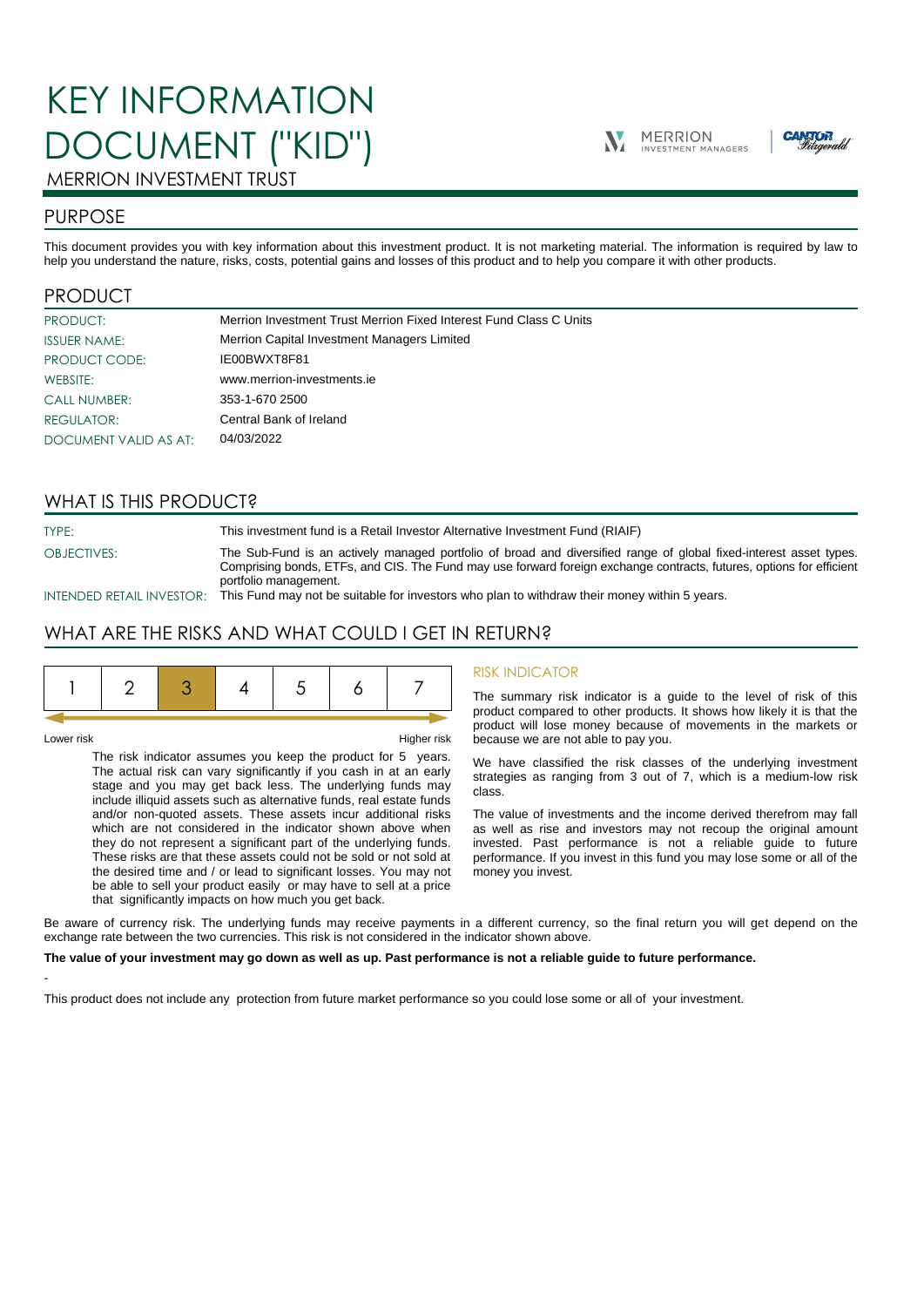#### PERFORMANCE SCENARIOS

Market developments in the future cannot be accurately predicted. The scenarios shown are only an indication of some of the possible outcomes based on recent returns. Actual returns could be lower.

#### INVESTMENT 10000 EUR

| <b>SURVIVAL SCENARIOS</b>  |                                     | 1 YEAR        | 3 YEARS       | 5 YEARS<br><i><b>(RECOMMENDED</b></i><br><b>HOLDING PERIOD)</b> |
|----------------------------|-------------------------------------|---------------|---------------|-----------------------------------------------------------------|
| STRESS SCENARIO            | What might you get back after costs | 6711.92 EUR   | 8 075.13 EUR  | 7 567.05 EUR                                                    |
|                            | Average return each year            | $-32.88%$     | $-6.88%$      | $-5.42%$                                                        |
| UNFAVOURABLE SCENARIO      | What might you get back after costs | 9 557.23 EUR  | 9 527.02 EUR  | 9 647.49 EUR                                                    |
|                            | Average return each year            | $-4.43%$      | $-1.6%$       | $-0.72%$                                                        |
| <b>MODERATE SCENARIO</b>   | What might you get back after costs | 10 241.86 EUR | 10 737.81 EUR | 11 257.76 EUR                                                   |
|                            | Average return each year            | 2.42%         | 2.4%          | 2.4%                                                            |
| <b>FAVOURABLE SCENARIO</b> | What might you get back after costs | 10 966.35 EUR | 12 092.33 EUR | 13 125.8 EUR                                                    |
|                            | Average return each year            | 9.66%         | 6.54%         | 5.59%                                                           |

This table shows the money you could get back over the recommended holding period, under different scenarios, assuming that you invest 10000 EUR.

The scenarios shown illustrate how your investment could perform. You can compare them with the scenarios of other products.

The scenarios presented are an estimate of future performance based on evidence from the past, and are not an exact indicator. What you get will vary depending on how the market performs and how long you keep the investment.

## WHAT HAPPENS IF MERRION CAPITAL INVESTMENT MANAGERS LIMITED IS UNABLE TO PAY OUT?

In the unlikely event of a default of the Manager (the manufacturer) – Merrion Capital Investment Managers Ltd.; the sub-fund employs an independent depositary (Northern Trust Fiduciary Services (Ireland) Limited) to hold and register the sub-funds' assets independent of the Manager. For further information on the depositary and the sub-fund structure, please refer to the Merrion Investment Trust Prospectus which can be found at: http://www.merrion-investments.ie/assets/riaifpros.pdf

## WHAT ARE THE COSTS?

#### COSTS OVER TIME

The Reduction in Yield (RIY) shows what impact the total costs you pay will have on the investment return you might get. The total costs take into account one-off, ongoing and incidental costs.

The amounts shown here are the cumulative costs of the product itself, for three different holding periods. They include potential early exit penalties. The figures assume you invest 10,000 EUR. The figures are estimates and may change in the future.

The person selling you or advising you about this product may charge you other costs. If so, this person will provide you with information about these costs, and show you the impact that all costs will have on your investment over time.

| INVESTMENT 10000 EUR            |                  | IF YOU CASH IN AFTER 1 YEAR IF YOU CASH IN AFTER 3 YEARS IF YOU CASH IN AFTER 5 YEARS |            |
|---------------------------------|------------------|---------------------------------------------------------------------------------------|------------|
| Total costs                     | <b>115.4 EUR</b> | 367.13 EUR                                                                            | 648.82 EUR |
| Impact on return (RIY) per year | $1.15 \%$        | 1.15%                                                                                 | $1.15 \%$  |

### COMPOSITION OF COSTS

The table below shows:

\* The impact each year of the different types of costs on the investment return you might get at the end of the recommended holding period.

\* What the different cost categories mean.